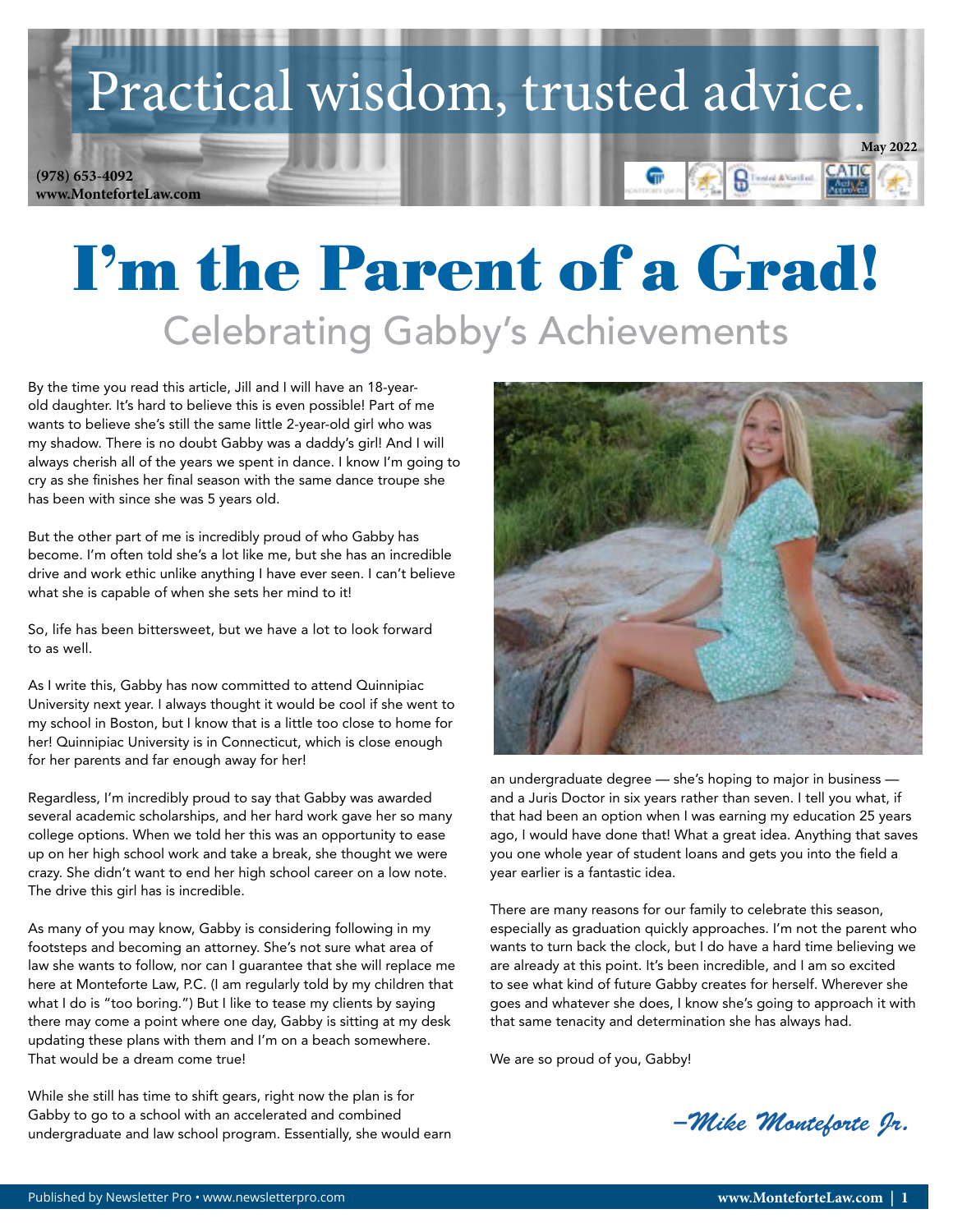## A Timeless and Influential Book

### It's Time to Read or Reread This Classic

"How to Win Friends & Influence People" by Dale Carnegie has stood the test of time. Published in 1936, this book has sold more than 30 million copies worldwide. Relating to the key relationships of humans, the book embodies self-improvement, communication, relationship building, and compassion. Every working professional or individual rubbing elbows in their social group needs it in their toolbox!

If you haven't already experienced the influential and game-changing words of Dale Carnegie, it's time to pick up a copy. If you've already read it, it's time to give it another read to review and remember because there is still much value to unfold.

Embedded within each page of this easyto-read book are recommendations for creating, building upon, and improving successful and positive relationships within your life, whether it be with friends, family members, coworkers, network professionals, or supervisors. Written and published more than 85

years ago, its life lessons and thought-provoking suggestions still apply today because, while technology, education, and infrastructure have all advanced, our basic human tendencies and the way we interact remain the same. HOWTO

"You can make more friends in two months by becoming interested in other people than you can in two years by trying to get other people interested in you," Dale Carnegie states. In "How to Win Friends & Influence People," he explores the importance of putting the needs, interests, and values of others before your own and how to handle situations for the best possible outcome. It takes a deep dive into getting to know yourself before learning how to bond with others on a personal and/or professional level.

This book, a brilliant study on human nature, will have you wondering why you didn't read it sooner while reflecting on situations and interactions you could have handled differently. But most importantly, Carnegie's pointers are sure to provide amazing insights while you learn to get along with just about anyone.

Woman Attempts to Sue Wendy's

For an Alleged Finger in Her Chili



Back in 2005, a woman became imaginative and filed a claim against the owner of a Wendy's franchise in San Jose, California, stating that she was served a bowl of chili with a human finger in it. Her allegation cost the fast-food chain millions in damages, and as it turns out, the woman's claim was false. She was eventually arrested and convicted of attempting to extort Wendy's.

On March 25, 2005, Wendy's was put in the spotlight under false allegations. A woman, Anna Ayala, visited a Wendy's with her family and ordered a bowl of chili. She then made a large scene, claiming that she bit into something crunchy and discovered that it was the fingernail of a human finger inside her chili! All of the employees in that particular Wendy's were astonished because they each had all 10 fingers still attached. Even more, all Wendy's employees at other locations who handled raw materials still had all of their fingers. When a forensic investigation was done on the finger, it was found that the finger was not cooked at 170 degrees F for three hours, like the rest of the chili was.

Eventually, it was discovered that Ayala had 13 different lawsuits open against different companies, and when her story began to waver, she dropped the lawsuit on April 12, 2005, claiming it was putting too much pressure on her. But Wendy's, having already lost millions of dollars, was hard-pressed to prove this was not negligence on their part. They set up a tip line and offered \$50,000 to anyone who had information on the owner of the finger. Eventually, after genetic testing, authorities discovered that the finger belonged to a Nevada man who was a coworker of Ayala's husband; the man had recently lost a finger in an industrial accident and had given it to Ayala to settle a \$50 debt. Both Ayala and her husband were charged and ordered to pay restitution. It was quite the finger feud!

*Sales Talk C*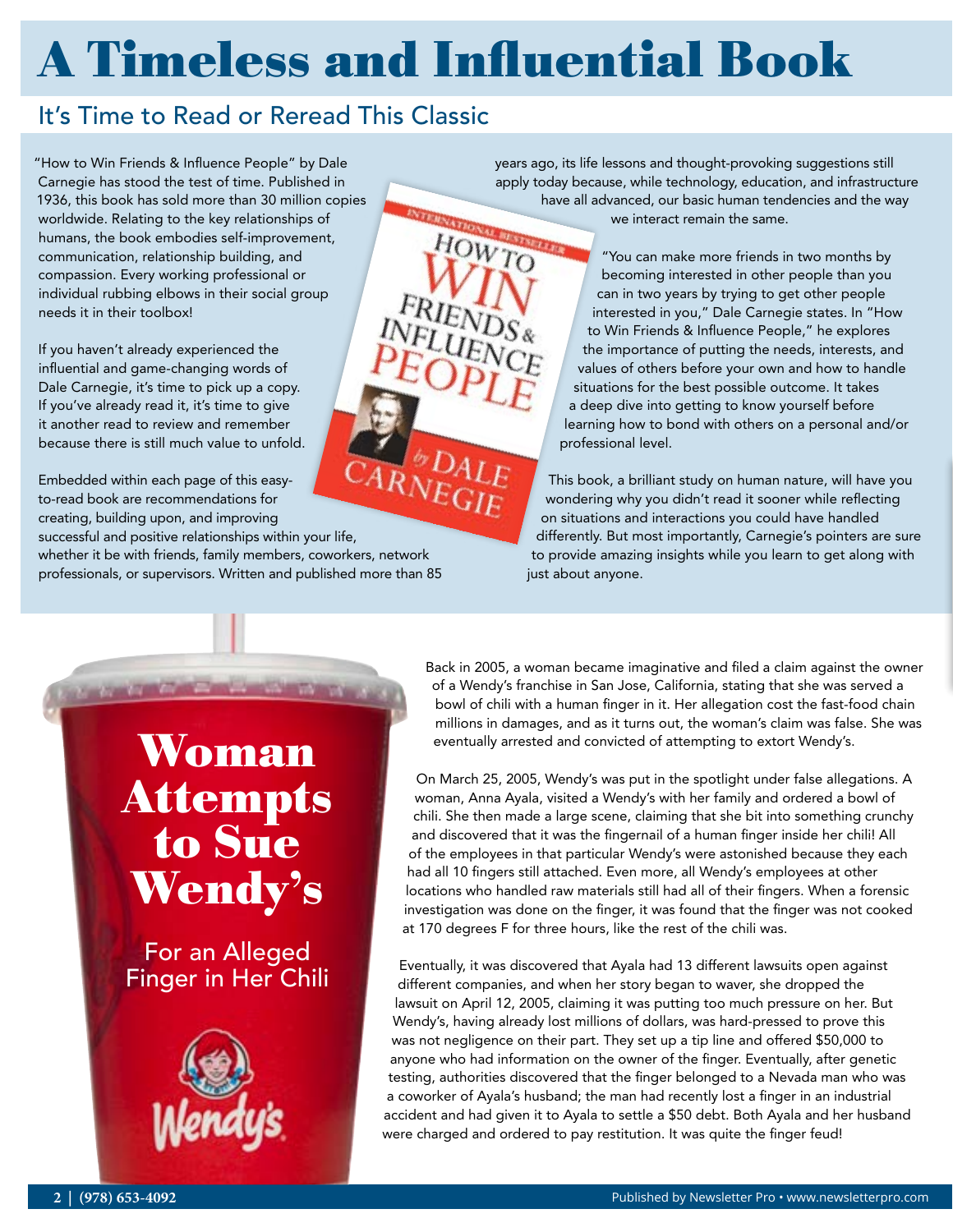## TAKE A BREAK





### THE ART OF QUIETING YOUR MIND BEFORE BED

All day long, thoughts run through your mind, and by the end of the day, your head is probably ready to explode. After all, it's estimated that in 24 hours you can have between 60,000–80,000 thoughts. At some point, your brain needs a break, and that's especially true before you try to go to bed. Here are some ways to quiet your mind, so you can get a full night's sleep!

#### Keep your bed for sleeping.

Breathe deeply.

your heart rate, which is especially beneficial in relieving stress or

Instead of letting thoughts fill your mind right before bed (such as the next day's tasks or any worries you have), set aside time before bed to write it out. Whether you are a fan of journaling, writing letters, or simply just listing out your problems, goals, and thoughts, grab a pen and paper and make it a nightly routine. This way, your thoughts will be freed before your head

anxiety when things are upsetting you.

Breathing exercises can not only help calm your mind and spirit, but they can lower

If you aren't sleeping, get out of bed! Getting in the habit of scrolling through your phone, watching TV, reading, working, or even eating in bed teaches your brain that your bed is for things other than sleeping! If you find yourself tossing and turning, get out of bed and try a relaxing activity such as reading, journaling, listening to music, or meditating. When you get tired, try getting back in bed.

### MOTHER'S DAY BRUNCH RAINBOW FRITTATA

*Impress Mom with this delicious breakfast recipe!* 

### Ingredients

- Nonstick cooking spray
- 1/4 cup sweet potato, diced
- 1/4 cup yellow pepper, diced
- 1/4 cup broccoli, chopped
- 8 eggs

### **Directions**

- 1. Preheat oven to 350 F and coat a cast-iron skillet with nonstick cooking spray.
- 2. In the skillet, cook sweet potatoes, yellow pepper, and broccoli over medium heat until soft.
- 3. In a medium bowl, whisk together eggs, basil, thyme, salt, and pepper.
- 4. Pour egg mixture into skillet with vegetables. Don't stir but instead use a spatula to lift the edges of the egg mixture until it is evenly distributed.
- 5. Transfer mixture to oven. Bake for 5 minutes or until the dish sets.
- 6. Top with avocado and tomatoes. Drizzle Sriracha on top (if desired).
- Basil, thyme, salt, and pepper, to taste
- 1/2 avocado, pitted, peeled, and thinly sliced
- Cherry tomatoes, halved
- Sriracha hot sauce (optional)

#### Try a light snack.

hits the pillow.

Write it down.

When you can't sleep, the last thing that you want to do is eat something heavy. In fact, when you eat a large meal right before bed, your digestive system can become overwhelmed. But, studies have shown that eating a light carbohydrate snack such as crackers or popcorn when you can't sleep may be helpful.

#### Turn your room into a sleep haven.

Keeping your bedroom neat, relaxing, and calm can help improve your sleep! Keep all televisions, computers, and screens out of the bedroom and furnish it with soft colors and textures that are tranquil and soothing to you.

Pumping the brakes on worrisome thoughts racing through your mind can be tough, but trying these tips and tricks may earn you some relief and much needed sleep.

*Inspired by EatingWell.com*